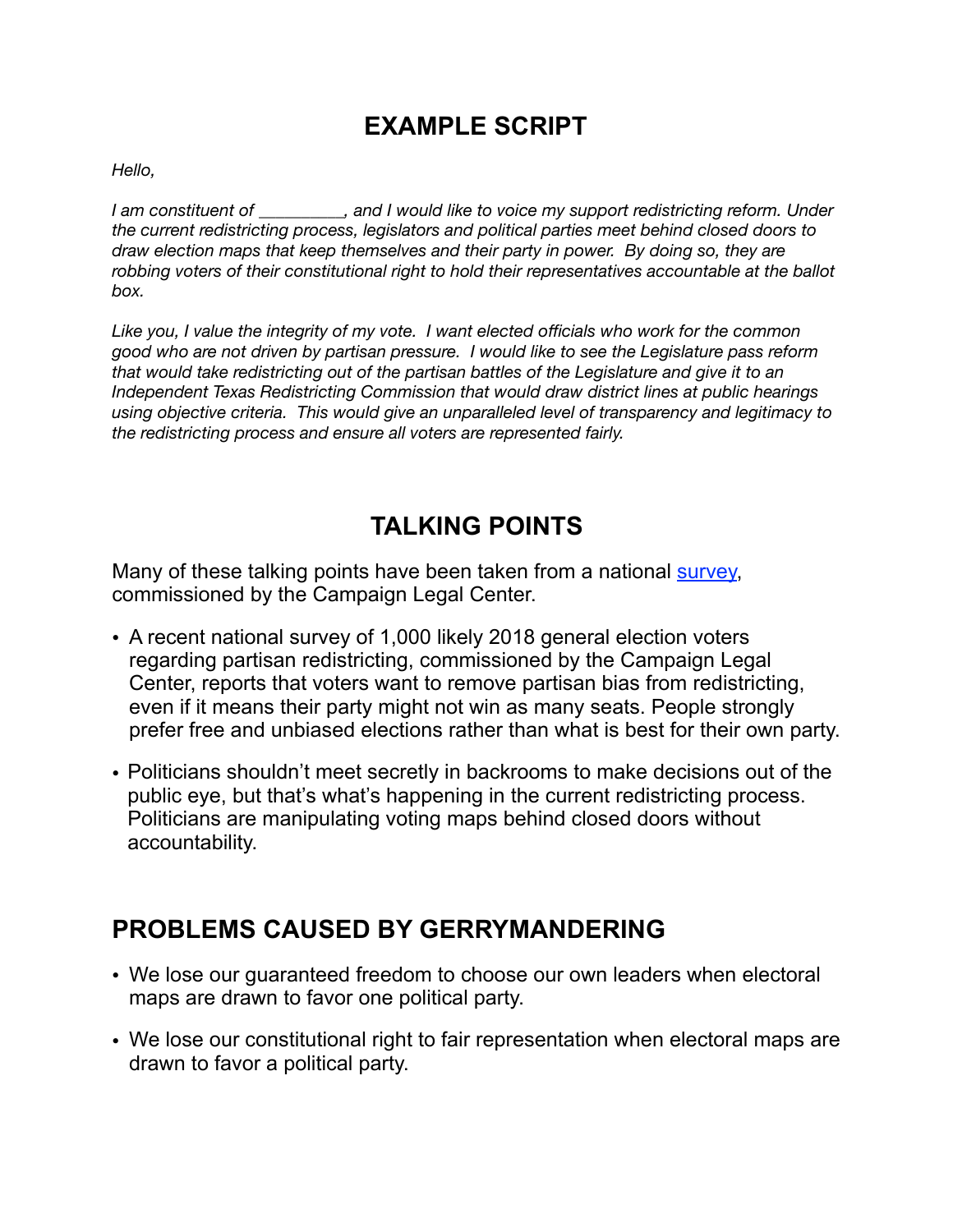- In America, elections are supposed to represent the will of the people, not politicians. But partisan politicians manipulate voting maps to keep themselves and their party in power.
- When you take the responsibility to do your civic duty and vote, you want your vote to count. But when politicians cheat and manipulate the voting maps, they're basically fixing election outcomes in advance.
- In the past, both parties have worked behind closed doors to manipulate party lines to their advantage.
- Extreme gerrymandering and manipulation of district lines robs voters of their constitutional right to hold their representatives accountable at the ballot box.
- I am concerned that elected officials in partisan-rigged districts do not accurately reflect the interests of their constituents.
- I am concerned that elected officials re rewarded for being loyal to their party, rather than being loyal to their own constituents.
- Partisan redistricting prevents us from being a genuinely representative democracy.
- Partisan redistricting disadvantages voters on the basis of their political views, race, age, gender, and mental status.
- Partisan redistricting discriminates against voters based on their beliefs.
- Partisan redistricting disadvantages voters on the basis of their political views.

## **HOW WE FIX IT**

- People who value their vote are taking action to reform the rules, so the process of drawing election maps will be transparent, impartial and fair.
- We need to pull back the curtain and make sure elections reflect the will of the people, not the politicians. Then we'll have government of, by and for the people.
- Politicians in power shouldn't be allowed to draw voting maps that benefit themselves. We need to reform the rules and create a fair system so that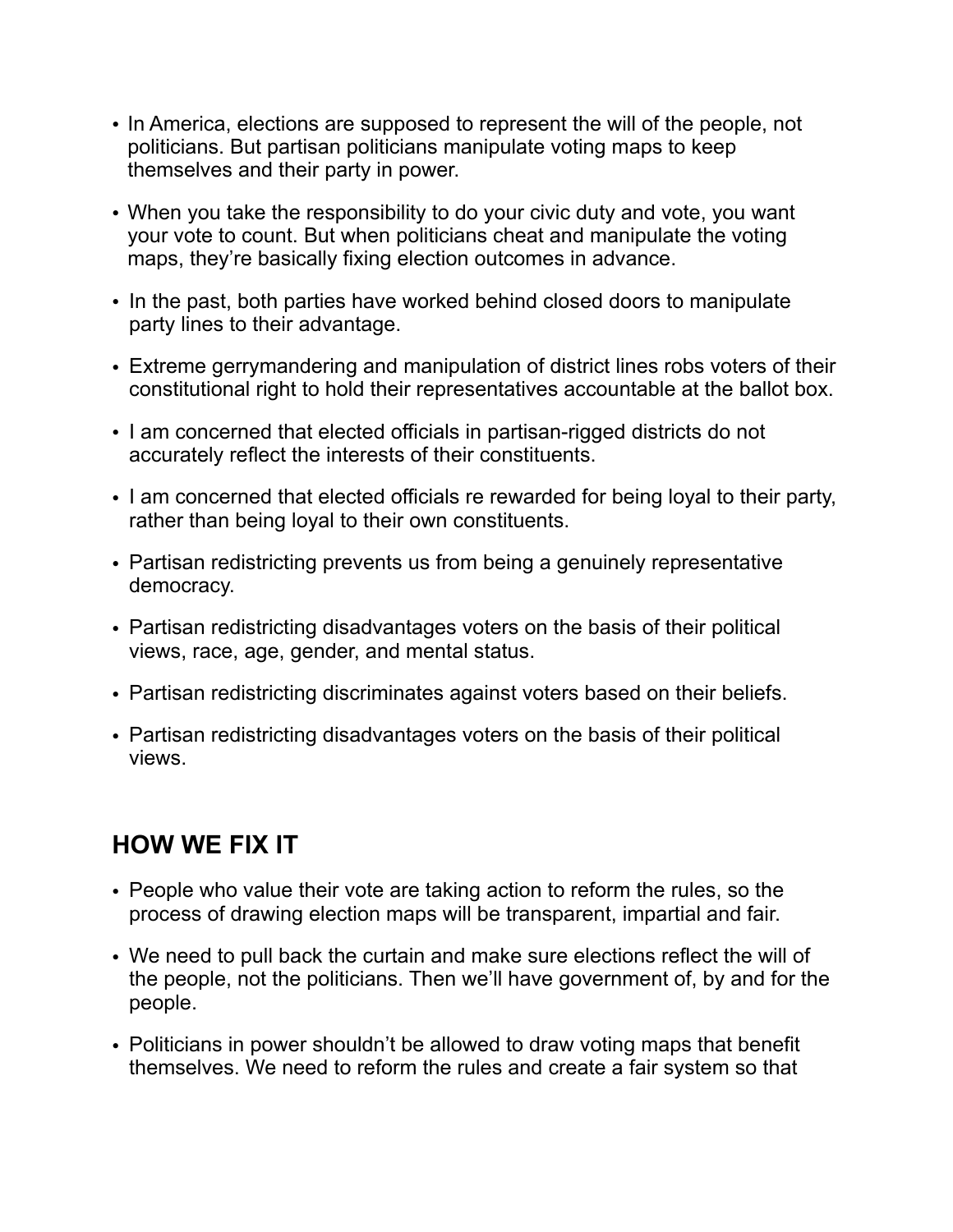voters are choosing the politicians, instead of politicians choosing their voters.

- Election Day is when we get to have our say, and we need to reform the rules so every vote matters**.**
- **The League of Women Voters supports legislation that would reform the redistricting process so that it is conducted in an open manner with real opportunities for public dialogue and feedback, not behind closed doors.**
- **• The League of Women Voters believes the responsibility for redistricting should be vested in an independent special commission, with membership that reflects the diversity of the unit of government, including citizens at large, representatives of public interest groups, and members of minority groups. The commission should:**
	- **• Promote political fairness**
	- **• Use specific time lines for the steps leading to adoption of the redistricting plan**
	- **• Use clear criteria for establishing districts—not only abiding by the U.S. Constitution and the federal Voting Rights Act but also recognizing communities of interest and the political boundaries of cities and counties.**
	- **• Use an open and public process—with public hearings, sufficient notice to those who want to participate, committee deliberations in public and all records posted on the Internet. Proposed maps will be available for public review and comment prior to any decision.**
- **• Criteria and standards for drawing district boundaries include the following:**
	- **• Districts must be apportioned on the basis of equal population**
	- **• Districts must be geographical and contiguous**
	- **• Consideration must be given to ensuring that the districts be compact, that district lines coincide with boundaries of local political subdivisions, and that districts not be drawn to dilute the voting strength of minority populations or drawn with the intent to favor or disfavor a political party or incumbent**